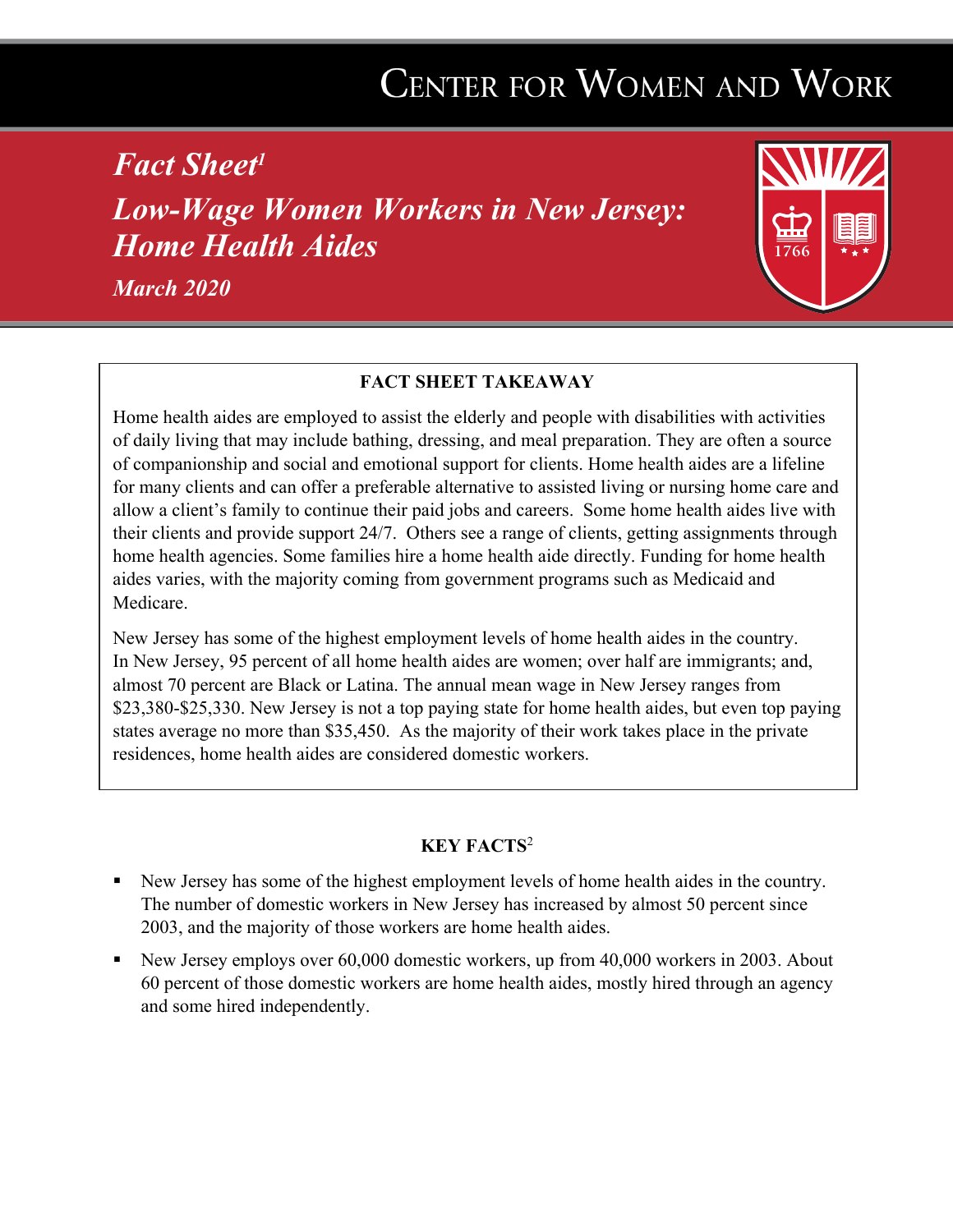

*Figure 1. Home Health Aides and Other Domestic Workers in New Jersey*

- The growth in the number of health aides reflects the changing demographic composition of the population and the increasing need for people to provide caring labor.
- Home health aides are predominantly women: 95 percent of agency-based home health aides are women, which is more than double the percent female among all non-domestic-worker occupations in New Jersey.
- The share of home health aides who are immigrants is also far higher than other kinds of workers in the state: over half of all home health aides are immigrants, including both naturalized and not naturalized, compared to about one quarter of other kinds of workers in New Jersey.
- New Jersey's home health aides are predominantly non-white: 69 percent of home health aides are Black, Hispanic, or Asian.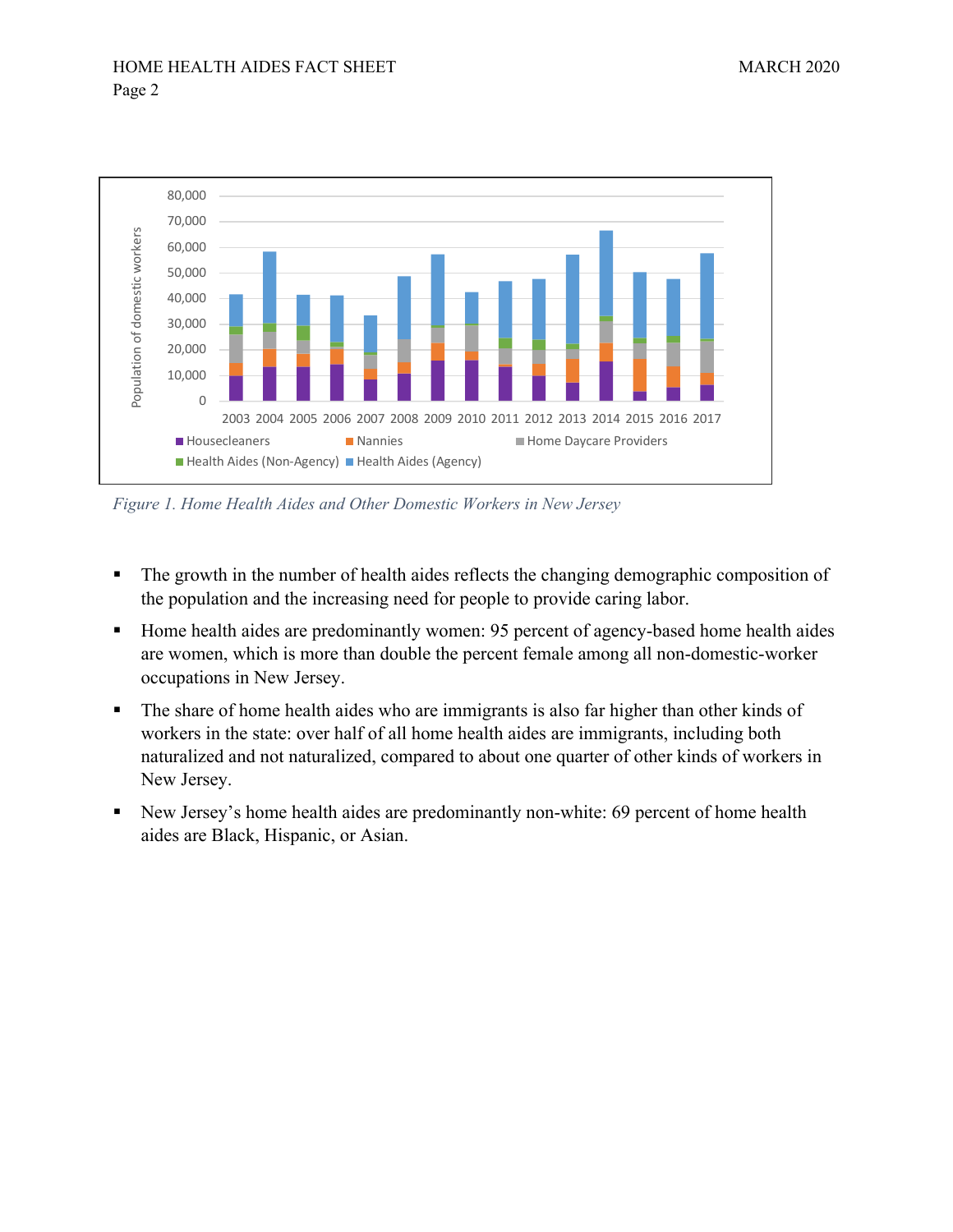|                           | <b>New Jersey</b> |             | <b>United States</b> |             |
|---------------------------|-------------------|-------------|----------------------|-------------|
|                           | Non-Domestic      | Home Health | Non-Domestic         | Home Health |
|                           | Workers           | Aides       | Workers              | Aides       |
| Gender                    |                   |             |                      |             |
| Women                     | 45.7              | 94.7        | 46.1                 | 88.9        |
| Men                       | 54.3              | 5.3         | 53.9                 | 11.1        |
| Nativity                  |                   |             |                      |             |
| U.S. born                 | 72.1              | 48.7        | 83.1                 | 71.8        |
| U.S. naturalized          | 15.8              | 27.6        | 8.1                  | 14.4        |
| Immigrant not naturalized | 12.1              | 23.7        | 8.8                  | 13.8        |
| Race/ethnicity            |                   |             |                      |             |
| White                     | 59.7              | 30.8        | 64.3                 | 40.7        |
| <b>Black</b>              | 12.0              | 38.8        | 11.1                 | 29.7        |
| Hispanic                  | 17.7              | 29.2        | 16.5                 | 19.2        |
| Asian                     | 9.8               | 1.2         | 5.9                  | 8.0         |
| Other                     | 0.8               | 0.0         | 2.3                  | 2.5         |

*Table 1. Home Health Aides in New Jersey and the U.S. Overall (In percent).*

Source: Constructed using Current Population Survey Outgoing Rotation Group pooled microdata for 2015-2017.

- Compared to the national averages, New Jersey has proportionately more home health aides who are women, immigrants, and non-white.
- New Jersey's home health aides earn substantially less than other paid employees. Hourly wages for home health aides are roughly 3 to 4 dollars per hour lower than non-domestic workers.



*Figure 2. Median Nominal Hourly Wages for Home Health Aides and Other Workers in New Jersey*